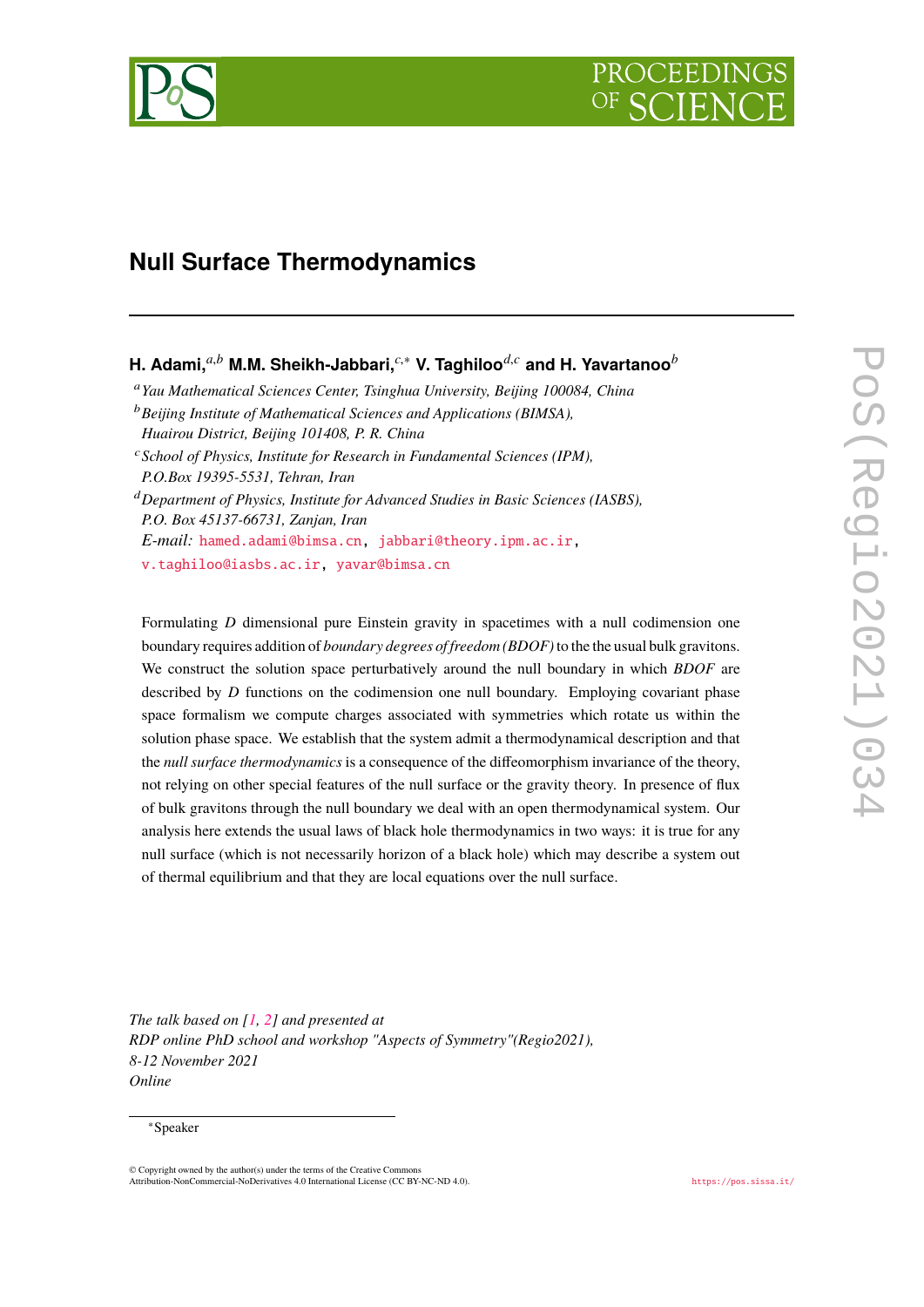## **1. Introduction**

Einstein's formulation of Gravity, the General Relativity (GR), makes apparent its salient feature, the universality. That everything gravitates in the same way. This universality is encoded into the (strong) equivalence principle which manifests itself in the theory through diffeomorphism invariance of the theory. One may wonder how presence of a boundary in the spacetime, which may be a physical boundary or just a putative codimension one surface which cuts spacetime into two parts, affects the diffeomorphism invariance or the equivalence principle. It has been argued that in presence of boundaries equivalence principle should be amended [[3](#page-10-2)] by adding in new degrees of freedom which only reside at the boundary, the *BDOF*.

In this talk we will explore this question further, by focusing on the cases where the boundary is a null surface. That is, we consider *D* dimensional pure Einstein theory described by Einstein-Hilbert action,

$$
S_{EH} = \frac{1}{16\pi G} \int d^D x \sqrt{\det - g_{\mu\nu}} L_{EH}, \qquad L_{EH} = R - 2\Lambda,
$$
 (1)

where  $g_{\mu\nu}$  is the spacetime metric, *R* is the Ricci curvature and  $\Lambda$  is a possible cosmological constant and consider a spacetime bounded to one side of a  $D-1$  dimensional null boundary. The null boundary can be in the asymptotic region, i.e. the asymptotic null infinity in the asymptotic flat spacetimes, or a generic null surface in the spacetime. In our analysis here, motivated by physics of black holes, where horizon is typically a null surface, we consider the latter case. We would like to formulate gravity on one side of this null surface and excise the spacetime at the null boundary, i.e. to formulate physics in the "outside region" of the horizon, see Fig. [1](#page-1-0). A similar analysis has been tackled in  $[4–7]$  $[4–7]$ , see also  $[1, 8–22]$  $[1, 8–22]$  $[1, 8–22]$  $[1, 8–22]$  $[1, 8–22]$  $[1, 8–22]$  $[1, 8–22]$ . We would like to study this problem with putting the focus on the boundary, rather than the bulk and explore how the boundary observer formulates physics.

<span id="page-1-0"></span>

**Figure 1:** Depiction of null boundary. We would like to formulate physics in  $r \geq 0$  region.

To this end, we set about constructing the solution space of the problem at hand. We will then observe that there is a set of diffeomorphisms which act non-trivially at the boundary. Such diffeomorphisms move us in the solution space, hence they are Noether symmetry generators and by virtue of Noether's theorem, there should be surface charges associated with them. We then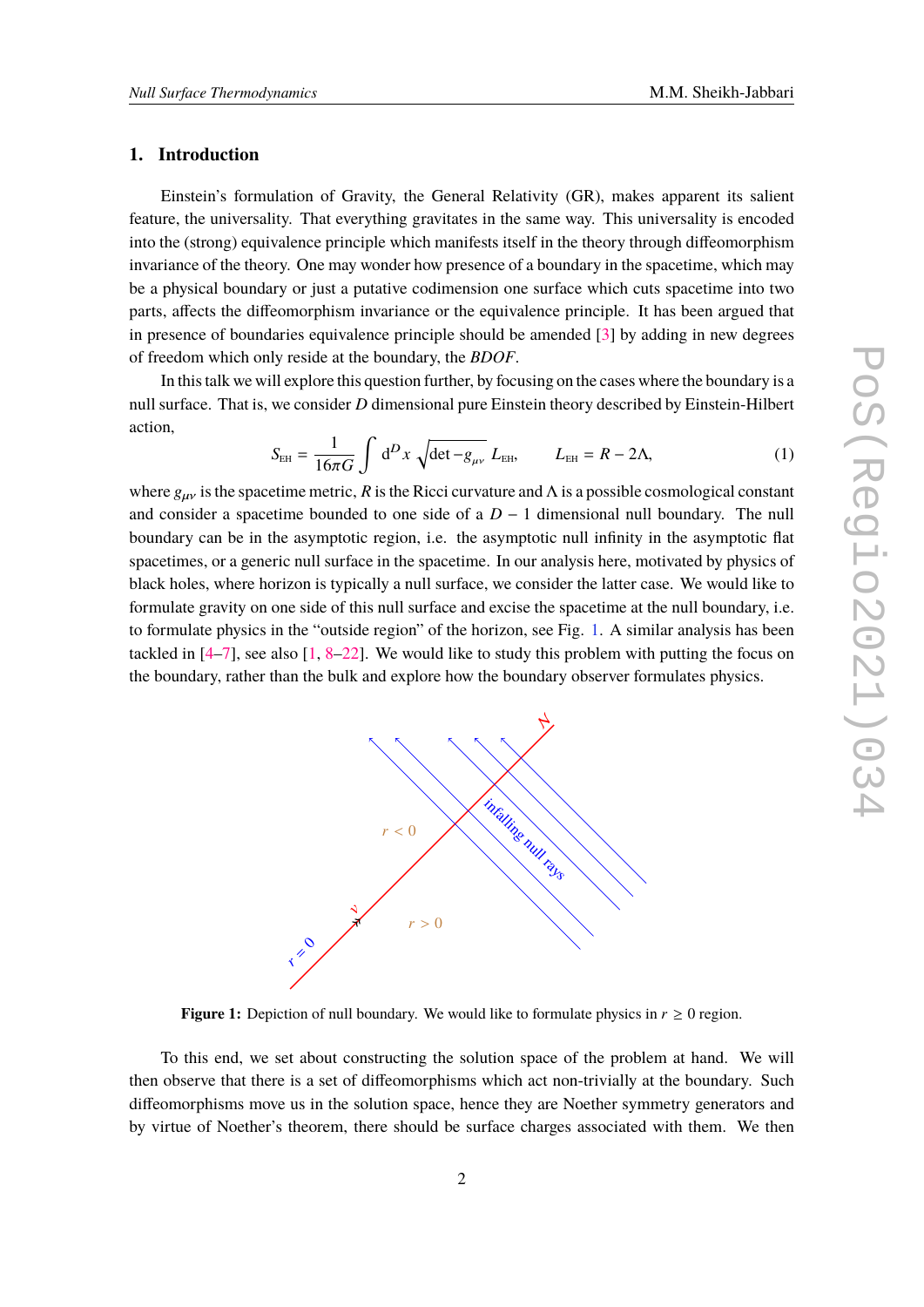systematically analyse the surface charges as functions over the solution space using the covariant phase space formalism, mainly developed by Wald and collaborators, e.g. [\[23](#page-11-1), [24](#page-11-2)]. What we find through this analysis is that the solution space admits a natural thermodynamics description, especially once one tries to describe physics from the boundary viewpoint. This talk is based on [[1](#page-10-0), [2](#page-10-1)].

## **2. Null Surface Solution Phase Space**

We start with a *D* dimensional ( $D \ge 3$ ) generic metric adopting  $v, r, x^i$ ,  $i = 1, 2, \dots, D - 2$ coordinates,

<span id="page-2-1"></span>
$$
ds^{2} = -Vdv^{2} + 2\eta dv dr + g_{ij} \left( dx^{i} + U^{i} dv \right) \left( dx^{j} + U^{j} dv \right), \qquad (2)
$$

such that the null boundary  $N$  resides at  $r = 0$ . We assume metric coefficients admit the near  $N$ expansion, an expansion in powers of  $r$  around  $r = 0$ :

$$
V = -\eta \left( \Gamma - \frac{2}{D - 2} \frac{\mathcal{D}_v \Omega}{\Omega} + \frac{\mathcal{D}_v \eta}{\eta} \right) r + O(r^2)
$$
  
\n
$$
U^i = \mathcal{U}^i - r \frac{\eta}{\Omega} \mathcal{J}^i + O(r^2)
$$
  
\n
$$
g_{ij} = \Omega_{ij} + O(r)
$$
\n(3)

where all the fields are functions of  $v, x^i$ ,

$$
\Omega_{ij} = \Omega^{2/(D-2)} \gamma_{ij}, \qquad \Omega := \sqrt{\det \Omega_{ij}}, \qquad \det \gamma_{ij} = 1.
$$
 (4)

and

$$
\mathcal{D}_v := \partial_v - \mathcal{L}\mathcal{U},\tag{5}
$$

where  $\mathcal{L}_{\mathcal{U}}$  is the Lie derivative along  $\mathcal{U}^i$ . As we see,  $\partial_r$  is a null vector for generic *r* and *r* is a null one-form at  $r = 0$ . One may view the coefficients of the metric as scalars, vector and a tensor in the  $D - 2$  dimensional sense. With this notation, the metric with coefficients as expanded above has three scalars  $\Omega, \Gamma, \eta,$  two vectors  $\mathcal{U}^i, \mathcal{J}_i$  and a determinant-free tensor,  $\gamma_{ij}.$ 

These functions of v, x<sup>i</sup> are subject to Einstein field equations, perturbatively imposed around  $r = 0$ . A careful analysis reveals that [\[1\]](#page-10-0), there are  $D-1$  first order differential equations governing them. These equations are Einstein equations projected at the boundary, at  $r = 0$ , namely the Raychaudhuri and Damour equations:

<span id="page-2-0"></span>
$$
\mathcal{D}_{\nu}\Theta + \frac{1}{2}\left(\Gamma - \frac{\mathcal{D}_{\nu}\eta}{\eta}\right)\Theta + N_{ij}N^{ij} = 0,
$$
\n(6a)

$$
\mathcal{D}_{\nu}\mathcal{J}_{i} + \Omega\Theta\frac{\partial_{i}\eta}{\eta} + \Omega\partial_{i}\left(\Gamma - 2\Theta\right) + 2\Omega\bar{\nabla}^{j}N_{ij} = 0.
$$
 (6b)

In the above,  $\Theta$  is the expansion of the null surface  $\Theta$  and the *news tensor*  $N_{ij}$  which parameterizes gravitons passing through  $N$ , and are defined as,

$$
\Theta := \mathcal{D}_{\nu} \ln \Omega, \qquad N_{ij} := \frac{1}{2} \Omega^{2/(D-2)} \mathcal{D}_{\nu} \gamma_{ij} \tag{7}
$$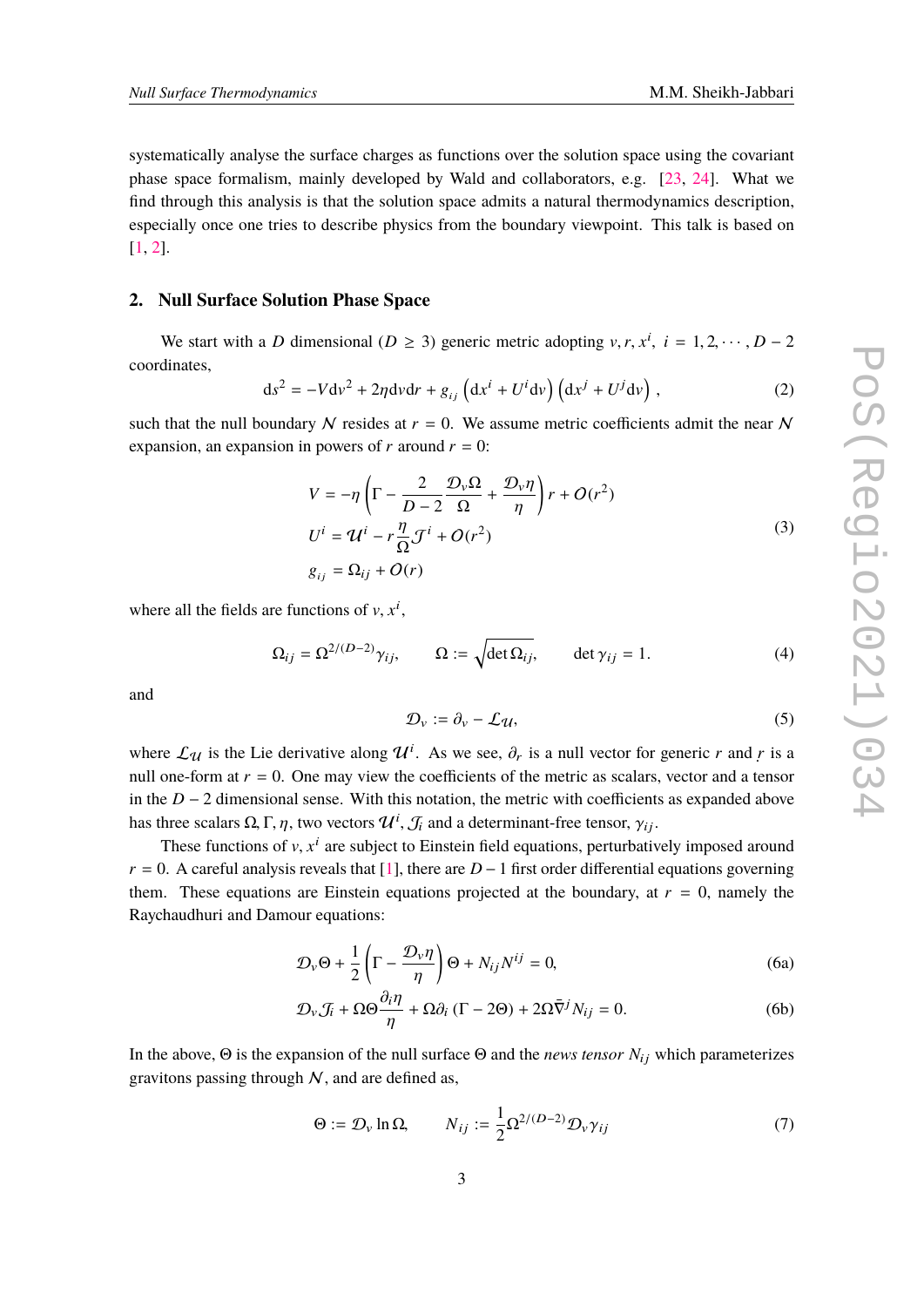We use  $\Omega^{ij}$  and  $\Omega_{ij}$  respectively for raising and lowering indices. Note that  $N_{ij}$  as defined above is a symmetric-traceless tensor. Moreover,  $\bar{\nabla}_i$  denotes the covariant derivative with respect to the metric  $\Omega_{ij}$ . One may replace  $\eta$  with the new variable  $\mathcal{P}$ ,

$$
\mathcal{P} := \ln \frac{\eta}{\Theta^2},\tag{8}
$$

in terms of which [\(6\)](#page-2-0) simplify to

<span id="page-3-0"></span>
$$
\mathcal{D}_{\nu}\Omega = \Omega\Theta,\tag{9a}
$$

$$
\mathcal{D}_{\nu}\mathcal{P} = \Gamma + \frac{2}{\Theta} N_{ij} N^{ij},\tag{9b}
$$

$$
\mathcal{D}_{\nu}\mathcal{J}_{i} + \Omega\Theta\partial_{i}\mathcal{P} + \Omega\partial_{i}\Gamma + 2\Omega\overline{\nabla}^{j}N_{ij} = 0.
$$
 (9c)

Therefore, the solution space is completely specified by two scalars  $\Omega$ ,  $\mathcal{P}$ , a vector  $\mathcal{J}_i$  and the symmetric-traceless tensor  $N_{ij}$ , i.e.  $2 + (D-2) + D(D-3)/2$  functions over N. There are other graviton modes which vanish at  $r = 0$  on N and do not enter our analysis here. One may also show that [[1](#page-10-0)] higher order expansions of the metric do not introduce any new functions; Einstein's equations relate all those coefficients to two scalar, one vector and traceless tensor mode that we have here. So, these modes, plus the other graviton modes which vanish at  $r = 0$  completely specify the solution space. Moreover, as discussed in [[2](#page-10-1)], this solution space admits a well-defined symplectic form and is hence a phase space.

**Null boundary symmetry generators.** The vector field

$$
\xi = T \partial_v + r \left( \mathcal{D}_v T - W \right) \partial_r + \left( Y^i - r \eta \partial^i T \right) \partial_i + O(r^2), \tag{10}
$$

where *T*, *W*, *Y*<sup>*i*</sup> are generic functions of *v*, *x*<sup>*i*</sup>, preserves the form of metric [\(2\)](#page-2-1), keeps *r* = 0 a null surface. *T* is generating local translations in  $v$  ( $v$  supertranslations), *W* is generating local scalings in *r* (*r*-superscalings), and  $Y^i$  generates superrotations. Vector field  $\xi$  therefore, consists of generic diffeomorphisms on  $N$  plus the superscalings generated by  $W$ . Under the above diffeomorphism fields on the solution phase space transform as

$$
\delta_{\xi}\Omega = T\Omega\Theta + \mathcal{L}_{(Y+T\mathcal{U})}\Omega,\tag{11a}
$$

$$
\delta_{\xi} \mathcal{P} = T \mathcal{D}_{\nu} \mathcal{P} + \mathcal{L}_{(Y+T\mathcal{U})} \mathcal{P} - W, \qquad (11b)
$$

$$
\delta_{\xi} \mathcal{J}_i = T \mathcal{D}_{v} \mathcal{J}_i + \mathcal{L}_{(Y+T\mathcal{U})} \mathcal{J}_i + \Omega \big[ \partial_i W - \Gamma \partial_i T - 2N_{ij} \partial^j T \big], \tag{11c}
$$

$$
\delta_{\xi} N_{ij} = \mathcal{D}_{\nu}(T N_{ij}) + \mathcal{L}_{(Y+T\mathcal{U})} N_{ij},\tag{11d}
$$

where  $\mathcal{L}_Y$  denote the Lie derivative along  $Y^i$ .

**Surface charge variation.** Charge variation associated with the boundary symmetry generator  $\xi$ , may be computed using covariant phase space formalism [\[23,](#page-11-1) [24](#page-11-2)]. Detailed analysis yields [\[1\]](#page-10-0)

<span id="page-3-1"></span>
$$
\delta Q_{\xi} = \frac{1}{16\pi G} \int_{N_v} d^{D-2}x \left[ (W - \Gamma T) \, \delta \Omega + (Y^i + \mathcal{U}^i T) \delta \mathcal{J}_i + T \Omega \Theta \delta \mathcal{P} - T \Omega \Omega^{ij} \delta N_{ij} \right], \tag{12}
$$

where  $\mathcal{N}_v$  is a constant v section on  $\mathcal{N}$ . This charge variation is an integral over  $\sum_{a=1}^{4} \mathcal{G}_a \delta \mathcal{Q}_a$ , where  $Q_a \in \{ \Omega, \mathcal{P}, \mathcal{J}_i; N_{ij} \}$  parameterize the solution phase space and  $\mathcal{G}_a$  are linear combinations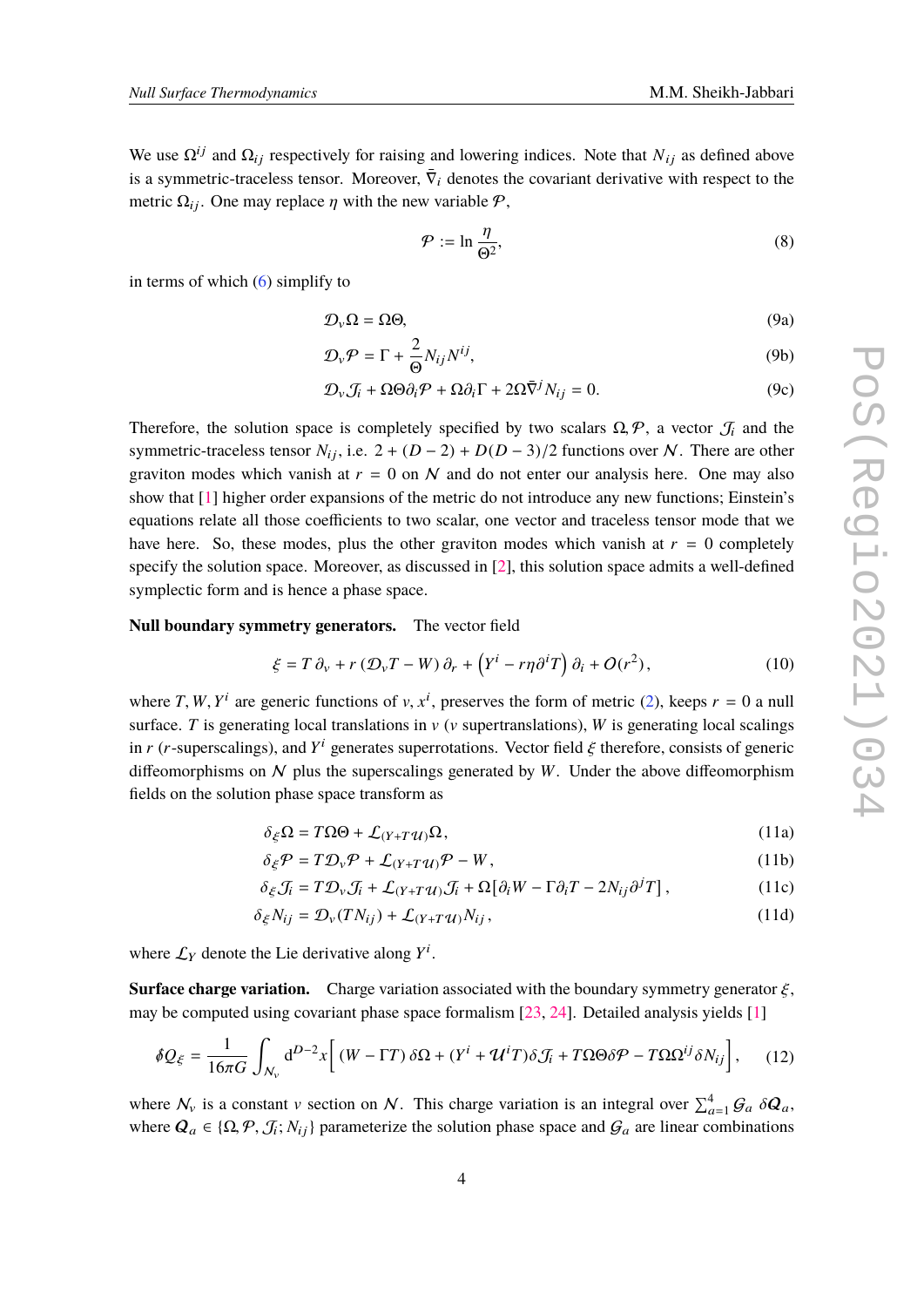of the symmetry generators with field dependent coefficients, i.e.  $\delta_{\epsilon} \mathcal{G}_a \neq 0$ . Among these the first three parameterize *BDOF* and  $N_{ij}$  the bulk degrees of freedom.  $\Gamma$ ,  $\mathcal{U}^i$  functions which appear in  $\mathcal{G}_a$  are subject to field equations ([9](#page-3-0)) and may hence be expressed in term of the charges  $\mathcal{Q}_a$ . The solution phase space is hence parametrized by the four tower of charges and their variations. We also note that the charge variation  $\delta Q_{\xi}$ , as stressed in the notation  $\delta$ , is hence not integrable.

Among the charges, we consider three 'zero mode' charges (or charge variations) associated with  $\xi = -r\partial_r$ ,  $\xi = \partial_i$  and  $\xi = \partial_v$ ,

<span id="page-4-3"></span>
$$
Q_{-r\partial_r} := \frac{\mathbf{S}}{4\pi} = \frac{1}{16\pi G} \int_{N_v} d^{D-2}x \, \Omega,
$$
  
\n
$$
Q_{\partial_i} := \mathbf{J}_i = \frac{1}{16\pi G} \int_{N_v} d^{D-2}x \, \mathcal{J}_i,
$$
  
\n
$$
\delta Q_{\partial_v} := \delta \mathbf{H} = \frac{1}{16\pi G} \int_{N_v} d^{D-2}x \, \left( -\Gamma \delta \Omega + \mathcal{U}^i \delta \mathcal{J}_i + \Omega \Theta \delta \mathcal{P} - \Omega \Omega^{ij} \delta N_{ij} \right).
$$
\n(13)

**Surface charges and flux.** The charge variation ([12\)](#page-3-1) is not integrable. It can be split into Noether (integrable) part *Q*<sup>N</sup> and the 'flux' part *F*:  $\delta Q_{\xi} = \delta Q_{\xi}^N + F_{\xi}(\delta g; g)$ . *Q*<sup>N</sup> may be computed for the Einstein-Hilbert action using the standard Noether procedure, yielding

<span id="page-4-0"></span>
$$
Q_{\xi}^{\mathcal{N}} = \frac{1}{16\pi G} \int_{N_{\mathcal{V}}} d^{D-2}x \left[ W \Omega + Y^{i} \mathcal{J}_{i} + T \left( -\Gamma \Omega + \mathcal{U}^{i} \mathcal{J}_{i} \right) \right], \tag{14}
$$

and non-integrable flux part

<span id="page-4-2"></span>
$$
F_{\xi}(\delta g; g) = \frac{1}{16\pi G} \int_{N_v} d^{D-2}x T \left( \Omega \delta \Gamma - \mathcal{J}_i \delta \mathcal{U}^i + \Omega \Theta \delta \mathcal{P} - \Omega \Omega^{ij} \delta N_{ij} \right). \tag{15}
$$

Here we assumed symmetry generators *T*, *W*,  $Y^i$  to be field-independent, i.e.  $\delta T = \delta W = 0 = \delta Y^i$ . One may work out the expressions for the zero mode Noether charges, which are obtained as

<span id="page-4-4"></span>
$$
Q_{-r\partial_r}^{\mathcal{N}} = \frac{\mathbf{S}}{4\pi}, \qquad Q_{\partial_i}^{\mathcal{N}} = \mathbf{J}_i, \qquad Q_{\partial_\mathcal{V}}^{\mathcal{N}} := \mathbf{E} = \frac{1}{16\pi G} \int_{\mathcal{N}_{\mathcal{V}}} d^{D-2}x \left( -\Gamma \Omega + \mathcal{U}^i \mathcal{J}_i \right), \qquad (16)
$$

The expression of charges [\(14](#page-4-0)) involve an integration over codimension two surface  $N_v$  and hence they are functions of  $\nu$  as well as being a functional of functions parameterizing the solution space, while are linear functions of symmetry generators. Starting from the definition of Noether charge and flux as given above, one may readily check that

<span id="page-4-1"></span>
$$
\frac{\mathrm{d}}{\mathrm{d}v}Q_{\xi}^{\mathrm{N}} \approx -F_{\partial_{v}}(\delta_{\xi}g;g),\tag{17}
$$

where  $\approx$  denotes on-shell equality. Eq.([17\)](#page-4-1), the *balance equation*, may be viewed as (1) the boundary field equations ([9](#page-3-0)) written in terms of charges; (2) 'generalized charge conservation equation' which relates time dependence, or non-conservation, of the charge (as viewed by the null boundary observer) to the flux passing through the boundary; (3) how the passage of flux through the null boundary is 'balanced' by the rearrangements in the charges. This viewpoint yields *null surface memory effects* [\[1\]](#page-10-0).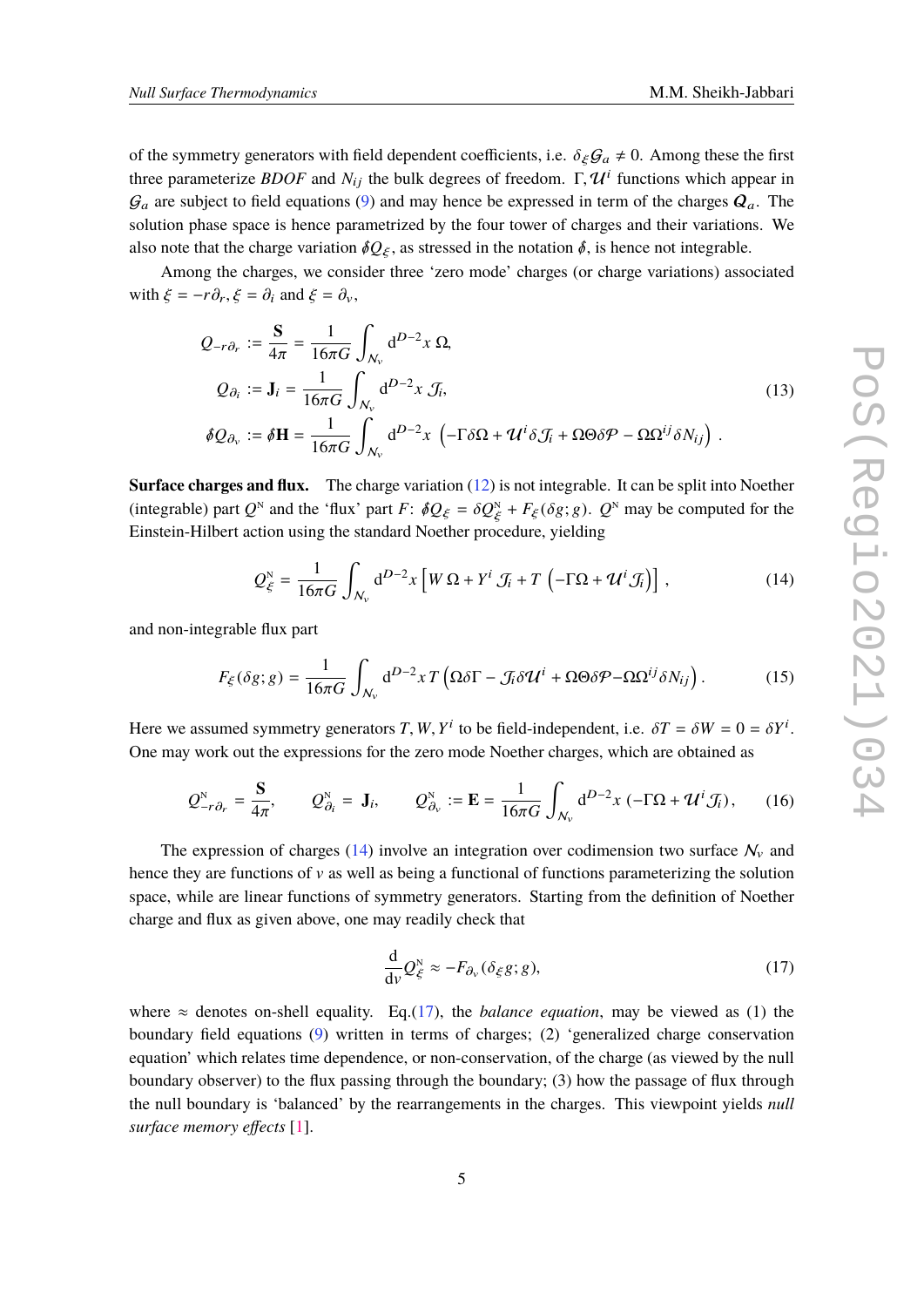#### **3. Null Surface Thermodynamics**

We would now like to reinterpret the expressions for the charge variation and Noether charges as thermodynamical equations. To this end, let us briefly review some facts about usual thermodynamical systems. Consider a usual thermodynamical system with chemical potentials  $\mu_A(A = 1, 2, \dots, N)$  and temperature *T*. This system is specified with charges  $Q_A$ , the entropy *S* and the energy  $E$ ; that is, there are  $N + 2$  charges and  $N + 1$  chemical potentials. The distinction between charges and associated chemical potentials is by convention and is specified with/specifies the ensemble. The first law takes the form

<span id="page-5-0"></span>
$$
dE = TdS + \sum_{A=1}^{N} \mu_A dQ_A, \qquad (18)
$$

implying that the LHS is an exact one-form over the thermodynamic space. Moreover, chemical potentials and the charges are related by the Gibbs-Duhem relation

$$
SdT + \sum_{A=1}^{N} Q_A d\mu_A = 0.
$$
 (19)

Together with the first law [\(18](#page-5-0)) this yields  $E = TS + \sum_A \mu_A Q_A$ . This equation relates *E* to the other charges and chemical potentials, e.g.  $E = E(S, Q_A)$  (in microcanonical description) or  $E = E(T, \mu_A)$  (in grandcanonical description). Depending on the ensemble chosen,  $N + 1$  number of chemical potentials and/or charges may be taken to be 'independent' variables parameterizing the thermodynamical configuration space and the rest of  $N + 1$  of them as functions of the former  $N + 1$  variables. In other words, the thermodynamic configuration space is  $(N + 1)$  dimensional and the change of ensemble is basically a canonical transformation the generator of which is the difference between various 'energy' functions associated with each ensemble.

#### <span id="page-5-1"></span>**3.1 Null Boundary Thermodynamical Phase Space**

From ([12\)](#page-3-1) one can recognize that functions parameterizing the solution space come in two categories: the bulk modes  $N_{ij}$  (and its conjugate 'chemical potential' determinant-free part of  $\Omega^{ij}$ ,  $\gamma^{ij}$ ) and the boundary modes. The latter may also be separated into those whose variation appears  $\Omega$ ,  $P$  and  $\mathcal{J}_i$ , and those which appear only in the coefficients, in chemical potentials  $\Gamma$ ,  $\mathcal{U}^i$ . There are hence  $D = 1 + 1 + (D - 2)$  charges and  $D - 1 = 1 + (D - 2)$  chemical potentials. As already remarked, one may view ([9\)](#page-3-0) as equations for  $\Gamma$ ,  $\mathcal{U}^i$  giving them in terms charges.

A careful look into the charge expressions, can lead us to the following picture for the generic case.

- I. Null boundary solution space relevant to the null boundary thermodynamics consists of three parts:
	- I.1) (*D* − 1) dimensional 'thermodynamic sector' parametrized by  $(Γ, Ψ<sup>i</sup>)$  and conjugate charges  $(\Omega, \mathcal{J}_i)$ ;
	- I.2)  $\mathcal{P}$ , which only appears in the flux [\(15](#page-4-2)) and not in the Noether charge ([14\)](#page-4-0);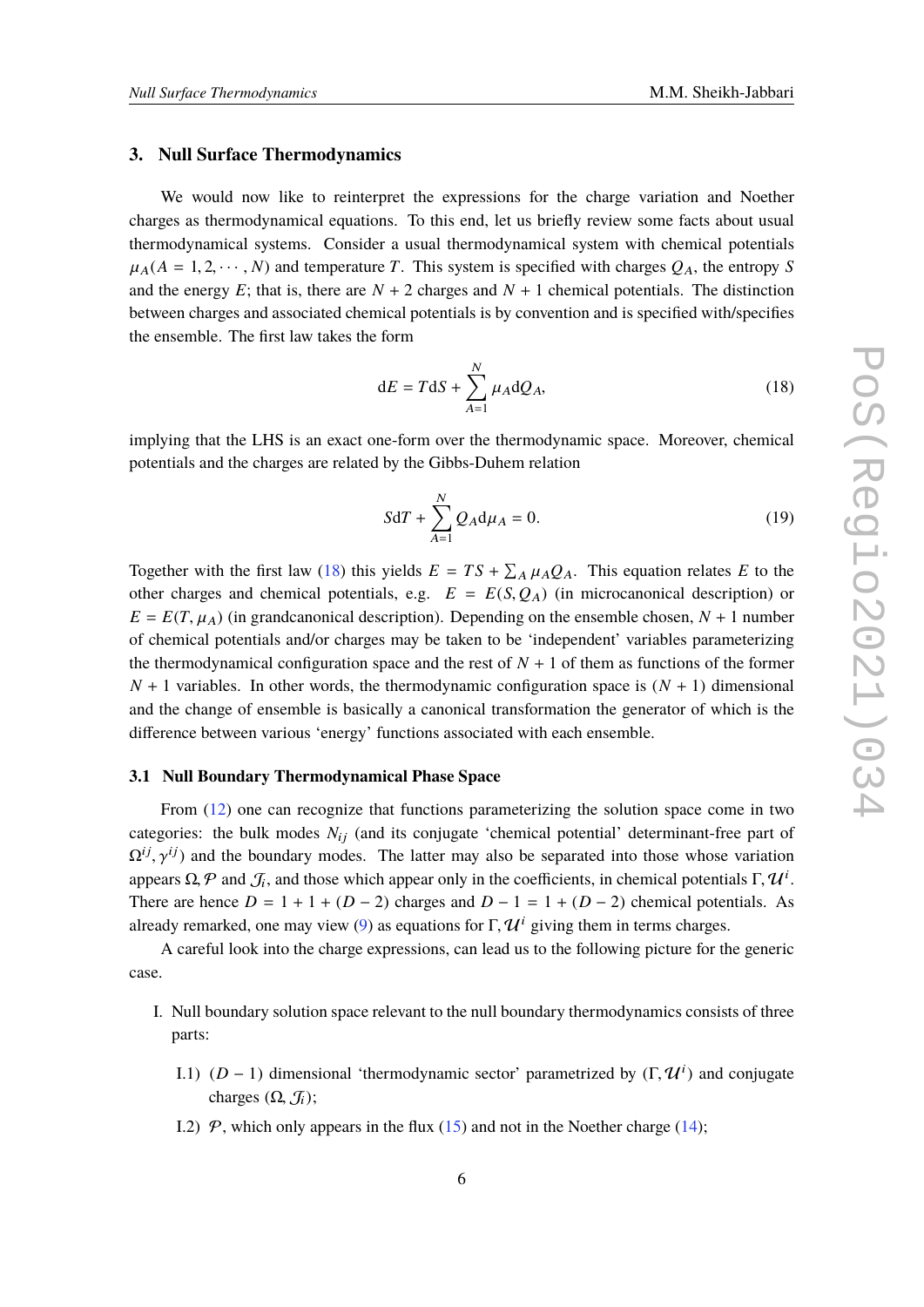- I.3) the bulk mode parameterized by determinant free part of  $\Omega^{ij}$  and its 'conjugate charge'  $N_{ij}$  which appear in the flux ([15](#page-4-2)).
- II.  $N_{ij}$  parameterizes effects of the bulk and how they take the boundary system out-of-thermalequilibrium (OTE) whereas  $P$  parameterizes OTE within the boundary dynamics. Put differently, OTE may come from inner boundary dynamics and/or from the gravity-waves passing through the null boundary, parameterized by  $N_{ij}$ .
- III. Expansion parameter Θ is a measure of OTE, from both bulk and boundary viewpoints. When  $\Theta = 0$  the system is completely specified by the  $D - 1$  dimensional thermodynamic phase space.
- IV. The rest of the in-falling graviton modes parameterized through  $O(r)$  terms in  $g_{ij}$ , do not enter in the boundary/thermo dynamics, as of course expected from usual causality and that the boundary is a null surface.

We now rewrite the above equations as a local first law and a local Gibbs-Duhem equation and then discuss a notion of local zeroth law. We use the notation  $X$  to notify the density of the quantity **X**,

<span id="page-6-0"></span>
$$
\mathbf{X} := \int_{\mathcal{N}_V} d^{D-2}x \, \mathcal{X}.\tag{20}
$$

#### **3.2 Local First Law at Null Boundary**

Defining  $P := P/(16\pi G)$  and  $N_{ij} := (16\pi G)^{-1} N_{ij}$ , ([13](#page-4-3)) implies,

<span id="page-6-2"></span>
$$
\delta \mathcal{H} = T_N \delta \mathcal{S} + \mathcal{U}^i \delta \mathcal{J}_i + \Omega \Theta \delta \mathcal{P} - \Omega \Omega^{ij} \delta \mathcal{N}_{ij}, \qquad T_N := -\frac{\Gamma}{4\pi} \tag{21}
$$

The above is true at each  $v, x<sup>i</sup>$  over the null surface and represents the local null boundary first law. The LHS, unlike the usual first law ([18\)](#page-5-0), is not a complete variation, a manifestation of the fact that we are dealing with an open thermodynamic system due to the existence of the expansion and the flux. The above reduces to a usual first law for closed systems when  $N_{ij} = 0$  or in the non-expanding  $\Theta = 0$  case.

 $\Gamma = -2\kappa + \mathcal{D}_{\nu} \ln(\eta \Omega \frac{2}{D-2})$  where  $\kappa$  is the non-affinity parameter (surface gravity) associated the vector field generating the null surface  $N$  [[1](#page-10-0)].  $-\Gamma/2$  is the local acceleration of an observer for whom  $r = 0$  is locally the Rindler horizon. So,  $T_N = \frac{k}{2}$  $\frac{\kappa}{2\pi} - \frac{1}{4\pi} \mathcal{D}_{v} \ln(\eta \Omega^{\frac{2}{D-2}})$ . For non-expanding Θ = 0 case where one may put  $η$  = 1 or when we have a Killing horizon,  $T_N$  equals the usual Unruh/Hawking temperature, *cf.* section [3.4](#page-7-0) for more discussions.

#### **3.3 Local Extended Gibbs-Duhem Equation at Null Boundary**

Given the expressions for the zero mode charges  $(16)$  $(16)$  and for the densities in the same notation as in  $(20)$  $(20)$  we have

<span id="page-6-1"></span>
$$
\mathcal{E} = T_N \mathcal{S} + \mathcal{U}^i \mathcal{J}_i
$$
 (22)

The above is an analogue of the Gibbs-Duhem equation if  $\mathcal E$  is viewed as energy,  $\mathcal S$  as entropy and  $\mathcal{J}_i$  as other conserved charges and  $\Gamma$ ,  $\mathcal{U}^i$  as the respective chemical potentials. This manifests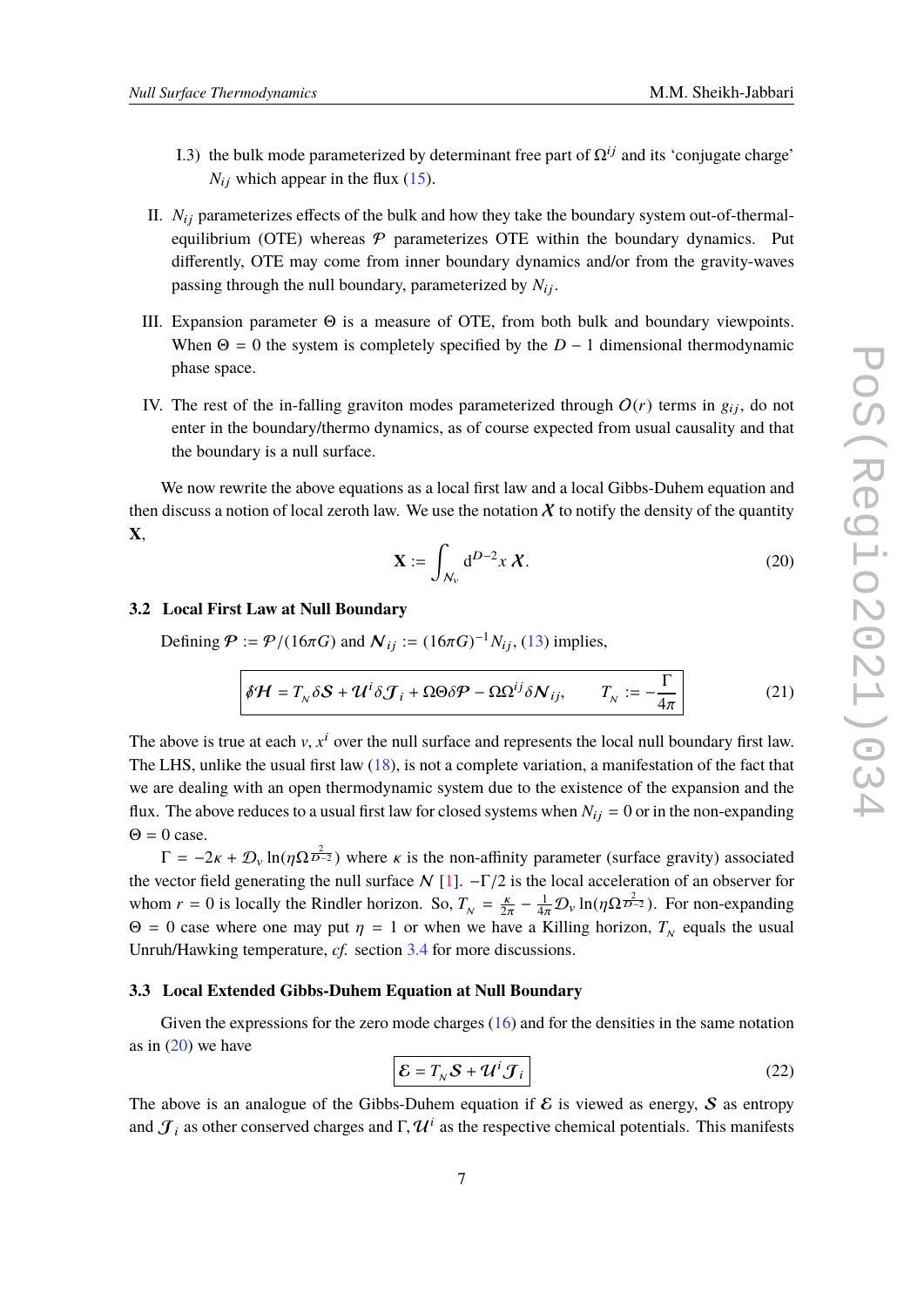the picture we outlined in section  $3.1$ . One should, however, note that  $(22)$  $(22)$  is a local equation at the null boundary, unlike its usual thermodynamic counterpart. This equation also holds for non-stationary/non-adiabatic cases when the system is out-of-thermal-equilibrium (OTE). So, we call [\(22](#page-6-1)) 'local extended Gibbs-Duhem' (LEGD) equation at the null boundary.

Since the integrable parts of the charge are (by definition) independent of the bulk flux  $N_{ij}$ and also of  $P$ , the LEGD equation ([22\)](#page-6-1), also do not involve  $P$  and  $N_{ij}$ . Nonetheless, the chemical potentials in [\(22](#page-6-1)),  $\Gamma$  and  $\mathcal{U}^i$ , implicitly depend on  $N_{ij}$  and  $\mathcal P$  through Raychaudhuri and Damour equations.

We remark that the local first law  $(21)$  $(21)$  and LEGD equation are a manifestation of diffeomorphism invariance of the theory. While the explicit expressions for the charges do depend on the theory, we expect ([22](#page-6-1)) to be universally true for any diff-invariant theory of gravity in any dimension. This equation is on par with the first law of thermodynamics but extends it in two important ways: it is a local equation in  $v, x^i$  and holds also for OTE.

#### <span id="page-7-0"></span>**3.4 Local Zeroth Law**

Zeroth law is a statement of thermal equilibrium; zeroth law stipulates that two (sub)systems with the same temperature and chemical potentials are in thermal equilibrium. As flow of charges is proportional to the gradient of associated chemical potentials, the absence of such fluxes can be taken as a statement of the zeroth law. In our case, we are dealing with a system parameterized by chemical potentials  $\Gamma, \mathcal{U}^i$  and  $\gamma^{ij}$  which are functions of charges  $\Omega, \mathcal{P}, \mathcal{J}_i, N_{ij}$ . This system is not in general in equilibrium but there could be special subsectors which are. The zeroth law is to specify such subsectors.

Eq.[\(17](#page-4-1)) implies that flow of charges vanish on subsystems over which  $F_{\partial_v}(\delta_{\xi}g, g)$  vanishes. On the other hand, one can show that [[25](#page-11-3)] this flux has the same expression as the on-shell variation of the action and while the charge variation ([12\)](#page-3-1) is invariant under the addition of a total derivative term to the Lagrangian, the Noether charge and hence the flux are not. In particular, upon addition of a boundary Lagrangian  $L_{\mathcal{B}} = \partial_{\mu} \mathcal{B}^{\mu}$ , the on-shell variation of the action and hence the flux *F* are shifted by  $\delta \mathcal{B}^r$ . Let us denote  $\mathcal{B}^r = \mathcal{G}$ . This opens up the possibility of (partially) removing the flux by an appropriate boundary term. The question is hence what are the subsectors in the solution phase space for which flux can be removed by an appropriate boundary term. To formulate this idea, we start with the variation of on-shell action. A direct computation leads to

$$
\delta S_{\text{EH}}|_{\text{on-shell}} = \frac{1}{16\pi G} \int_{N} \text{yd}^{D-2} x \left( \Omega \Theta \delta \mathcal{P} + \Omega \delta \Gamma - \mathcal{J}_{i} \delta \mathcal{U}^{i} - \Omega N^{ij} \delta \Omega_{ij} \right) = \int \text{y} F_{\partial_{\nu}} (\delta g; g), \quad (23)
$$

where  $F_{\partial_v}$  may be readily read from ([15\)](#page-4-2). Next, let us add a boundary term to the Lagrangian upon which  $\delta S_{\text{EH}}|_{\text{on-shell}} \to \delta S_{\text{EH}}|_{\text{on-shell}} + \int_{\mathcal{N}} \delta \mathcal{G}$ . As the statement of the zeroth law we require there exists a  $\mathcal{G} = \mathcal{G}(\Omega, \mathcal{P}, \mathcal{J}_A, N_{AB})$  such that,

<span id="page-7-1"></span>
$$
\delta \mathcal{G} = -\mathcal{S}(\delta T_N - 4G\Theta \delta \mathcal{P}) - \mathcal{J}_i \delta \mathcal{U}^i + \Omega \mathcal{N}_{ij} \delta \Omega^{ij} \tag{24}
$$

admits non-zero solutions. Integrability condition for the zeroth law ([24\)](#page-7-1) is  $\delta(\delta \mathcal{G}) = 0$ , which yields an equation like  $\sum_{a,b} C_{ab} \delta Q_a \wedge \delta Q_b = 0$ , where  $Q_a$  are generic charges and  $C_{ab}$  is skewsymmetric. This equation is satisfied only for  $C_{ab} = 0$ . One can immediately see  $N_{ij} = 0 = \delta N_{ij}$ is a necessary (but not sufficient) condition for  $(24)$  $(24)$  to have non-trivial solutions.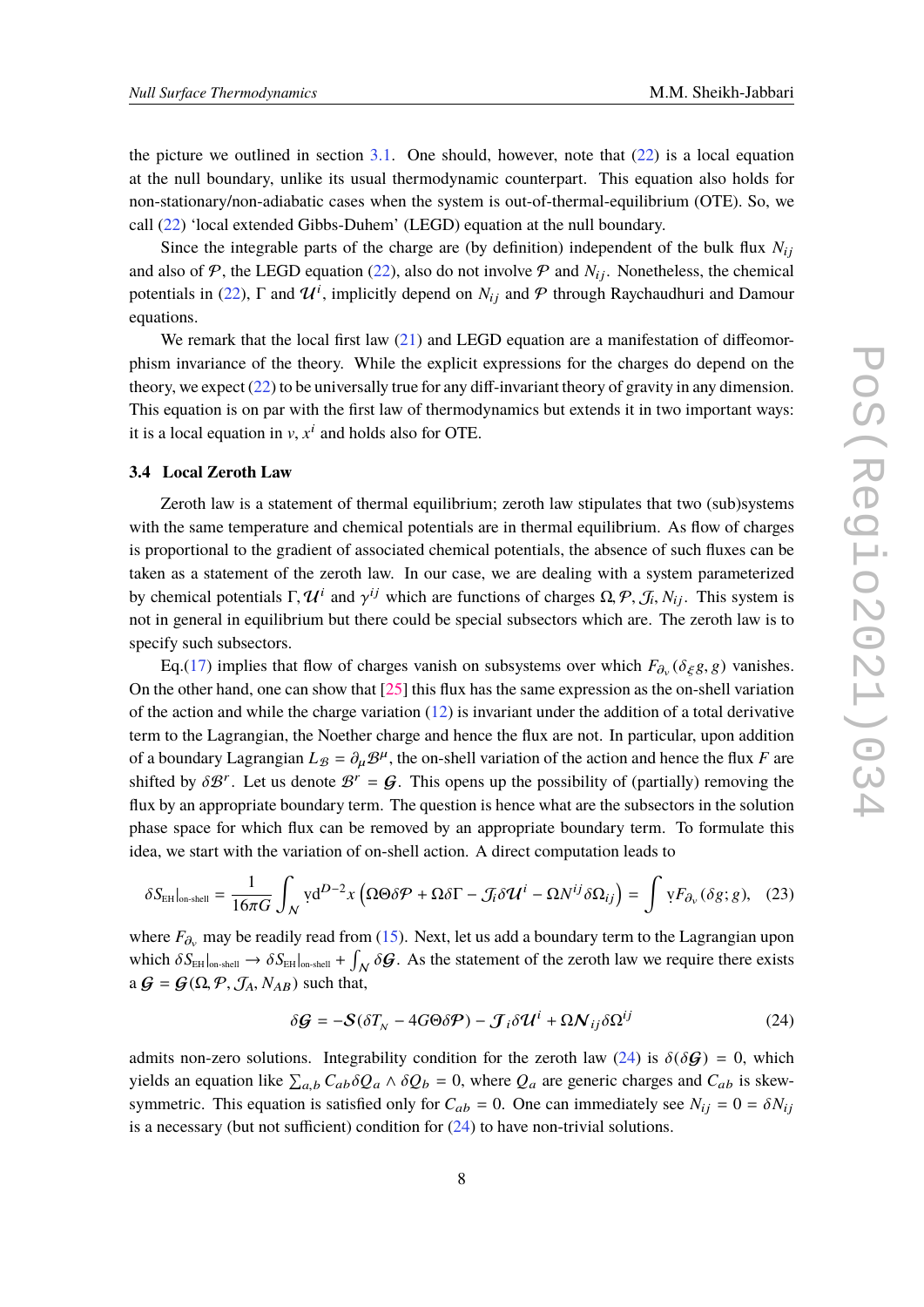Note that when [\(24\)](#page-7-1) is fulfilled the charge  $H$ , which appears in the LHS of the local first law ([21\)](#page-6-2), becomes integrable and we obtain

$$
\mathcal{H} = \mathcal{G} + T_N \mathcal{S} + \mathcal{U}^i \mathcal{J}_i
$$
 (25)

Let us now turn again to the implications of the zeroth law  $(24)$  $(24)$ . Besides  $N_{ij} = 0$ , in terms of  $H = H(S, \mathcal{J}_i, \mathcal{P})$  local zeroth law implies,

<span id="page-8-0"></span>
$$
T_{N} = \frac{\delta \mathcal{H}}{\delta \mathcal{S}}, \qquad \mathcal{U}^{i} = \frac{\delta \mathcal{H}}{\delta \mathcal{J}_{i}}, \qquad \mathcal{D}_{V} \mathcal{S} = \mathcal{S} \Theta = \frac{1}{4G} \frac{\delta \mathcal{H}}{\delta \mathcal{P}}
$$
(26)

We next want to solve the above equations.

**Generic**  $\Theta \neq 0$  **case.** For  $N_{ij} = 0$  [\(9\)](#page-3-0) reduce to

$$
T_{N} = -4G\mathcal{D}_{V}\mathcal{P}, \qquad \mathcal{D}_{V}\left[\mathcal{J}_{i} + 4G\bar{\nabla}_{i}(\mathcal{S}\mathcal{P})\right] = 0. \tag{27}
$$

The above imply that zeroth law ([26\)](#page-8-0) is satisfied for any  $H = H(S, \mathcal{P}, \mathcal{J}_i)$ , when  $S, \mathcal{P}$  and  $\mathcal{J}_i$ have the following basic Poisson brackets [\[1,](#page-10-0) [2\]](#page-10-1)

<span id="page-8-1"></span>
$$
\{\mathcal{S}(x, v), \mathcal{P}(y, v)\} = \frac{1}{4G} \delta^{D-2}(x - y), \quad \{\mathcal{S}(x, v), \mathcal{S}(y, v)\} = \{\mathcal{P}(x, v), \mathcal{P}(y, v)\} = 0,
$$
  

$$
\{\mathcal{S}(x, v), \mathcal{J}_i(y, v)\} = \mathcal{S}(y, v) \frac{\partial}{\partial x^i} \delta^{D-2}(x - y),
$$
  

$$
\{\mathcal{P}(x, v), \mathcal{J}_i(y, v)\} = \left(\mathcal{P}(y, v) \frac{\partial}{\partial x^i} + \mathcal{P}(x, v) \frac{\partial}{\partial y^i}\right) \delta^{D-2}(x - y),
$$
  

$$
\{\mathcal{J}_i(x, v), \mathcal{J}_j(y, v)\} = \frac{1}{16\pi G} \left(\mathcal{J}_i(y, v) \frac{\partial}{\partial x^j} - \mathcal{J}_j(x, v) \frac{\partial}{\partial y^i}\right) \delta^{D-2}(x - y)
$$
 (28)

and

$$
\partial_{\nu} \mathcal{X} = \{ \mathcal{H}, \mathcal{X} \}. \tag{29}
$$

That is,  $H$  is the Hamiltonian over this phase space and [\(26](#page-8-0)) do not impose any restrictions on  $H$ which is a scalar over  $N$ .

 $\Theta = 0$  **case.** In this case trace of the extrinsic curvature of the null surface N vanishes. In this case  $\eta$  drops out from the charge variation ([12\)](#page-3-1) and we lose the charge  $P$ , and the associated symmetry generator becomes a pure gauge. We hence remain with  $T$ ,  $Y^i$  generators which form  $\text{Diff}(N)$ symmetry algebra. EoM [\(6\)](#page-2-0) reduces to  $\mathcal{D}_{\nu} \mathcal{J}_i = S \partial_i T_{N}$  and  $\mathcal{D}_{\nu} S = 0$ , which may be viewed as equations for spatial derivatives of the chemical potentials.

Local zeroth law [\(26](#page-8-0)) is satisfied by any scalar Hamiltonian  $\mathcal{H} = \mathcal{H}(\mathcal{S}, \mathcal{J}_i)$ , together with basic Poisson brackets [\(28](#page-8-1)) but with  $P$  dropped [\[1\]](#page-10-0) and again with  $\partial_{\nu}X = \{H, X\}$ .

To summarize this part, Local zeroth law  $(26)$  $(26)$  is just defining the Poisson bracket structure over our charge space and existence of Hamiltonian dynamics, but does not specify a Hamiltonian. Choice of Hamiltonian fixes a boundary Lagrangian and the boundary dynamical equations which in turn specifies local dynamics of charges on the null boundary  $N$ . Our zeroth law is a weaker condition than stationarity as  $\partial_{\nu}$  of the chemical potentials need not vanish. The usual zeroth law of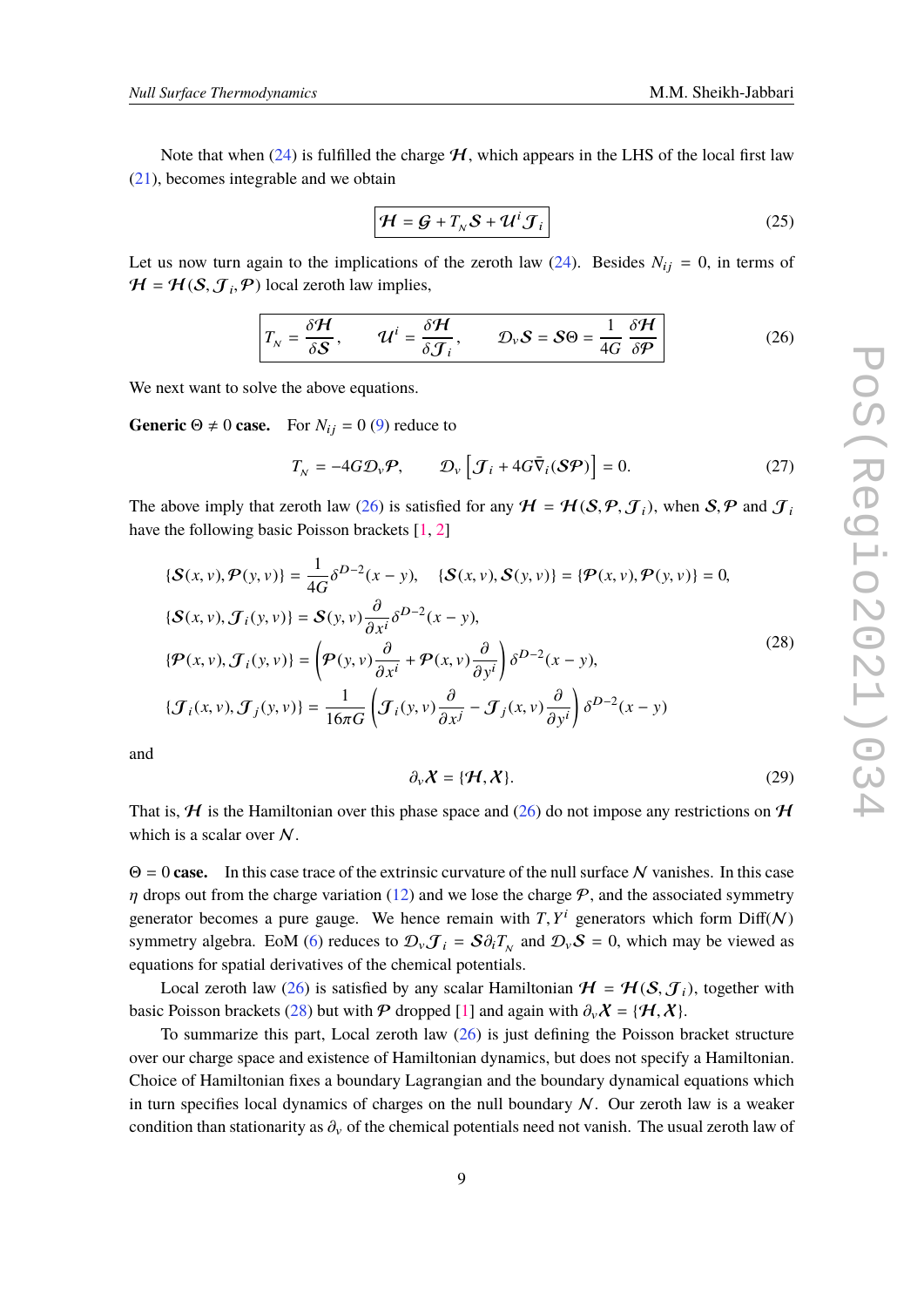black hole mechanics (for Killing horizons) that  $\mathcal{U}^i$  and  $\Gamma$  are constants over the horizon (our null boundary  $N$ ) is a very special case which obeys our local zeroth law. For the stationary asymptotic flat black hole solutions to the vacuum Einstein gravity, i.e. the Myers-Perry solutions, we get  $\mathcal{E} = \left(\frac{D-3}{D-2}\right)$  $\left(\frac{D-3}{D-2}\right)$  H, and we have the usual Smarr formula.

### **4. Outlook**

We discussed that boundary degrees of freedom residing on a null surface in *D* dimensional Einstein gravity are governed by local laws of thermodynamics which are local equations over the  $D - 1$  dimensional null surface N. We are in general dealing with an open thermodynamical system and from the boundary viewpoint a graviton which goes through the boundary gets *dissolved* into the boundary and the BDOF readjust themselves according to  $(9)$  or equivalently  $(17)$  $(17)$ ; these readjustments are nothing but our first law of thermodynamics and the Gibbs-Duhem equations. We should emphasize that our analysis does not fix the boundary dynamics, boundary Hamiltonian may still be chosen.

The zeroth law necessitates vanishing of the flux of bulk gravitons through  $N$  and establishes basic Poisson brackets on the thermodynamic phase space. That is, the zeroth law establishes we have a well define phase space.

We did not discussed the second law of thermodynamics, but establish a full thermodynamic description it is crucial to have a notion of the second law. It is hence of great interest to explore a notion of local second law.

As we discussed our thermodynamic description is a manifestation of diffeomorphism invariance of the theory, the equivalence principle, and not the details of the gravity theory. It is a straightforward exercise to verify that all our discussions and results are valid for any generally invariant theory of gravity. Moreover, being a result of diffeomorphism invariance, one may check that our analysis and results also extends when we include generic matter field. However, it is expected that an extension of the second law would require the matter to respect null energy condition.

Finally, our main motivation to consider null boundaries came from black hole physics. Our analysis here is a modern and more rigorous reincarnation of the membrane paradigm [\[26](#page-11-4)–[28\]](#page-11-5). It would be desirable to connect the two more systematically, first steps towards this were taken in [[29\]](#page-11-6). Moreover, our analysis provides a theoretical setup to formulate more precisely the soft hair proposal [\[30](#page-11-7)] and explore identification of black hole microstates. For the latter, one would presumably need to quantize boundary phase space and the boundary theory.

**Acknowledgement.** We would like to especially thank Daniel Grumiller and Celine Zwikel for long term collaborations and many fruitful discussions which were crucial in developing the ideas and analysis discussed here. We thank Glenn Barnich for correspondence and Mohammad Hassan Vahidinia for the useful discussions. MMShJ acknowledges SarAmadan grant No. ISEF/M/400122. The work of VT is partially supported by IPM funds. The work of HA was supported by the NSFC Grant No. 12150410311.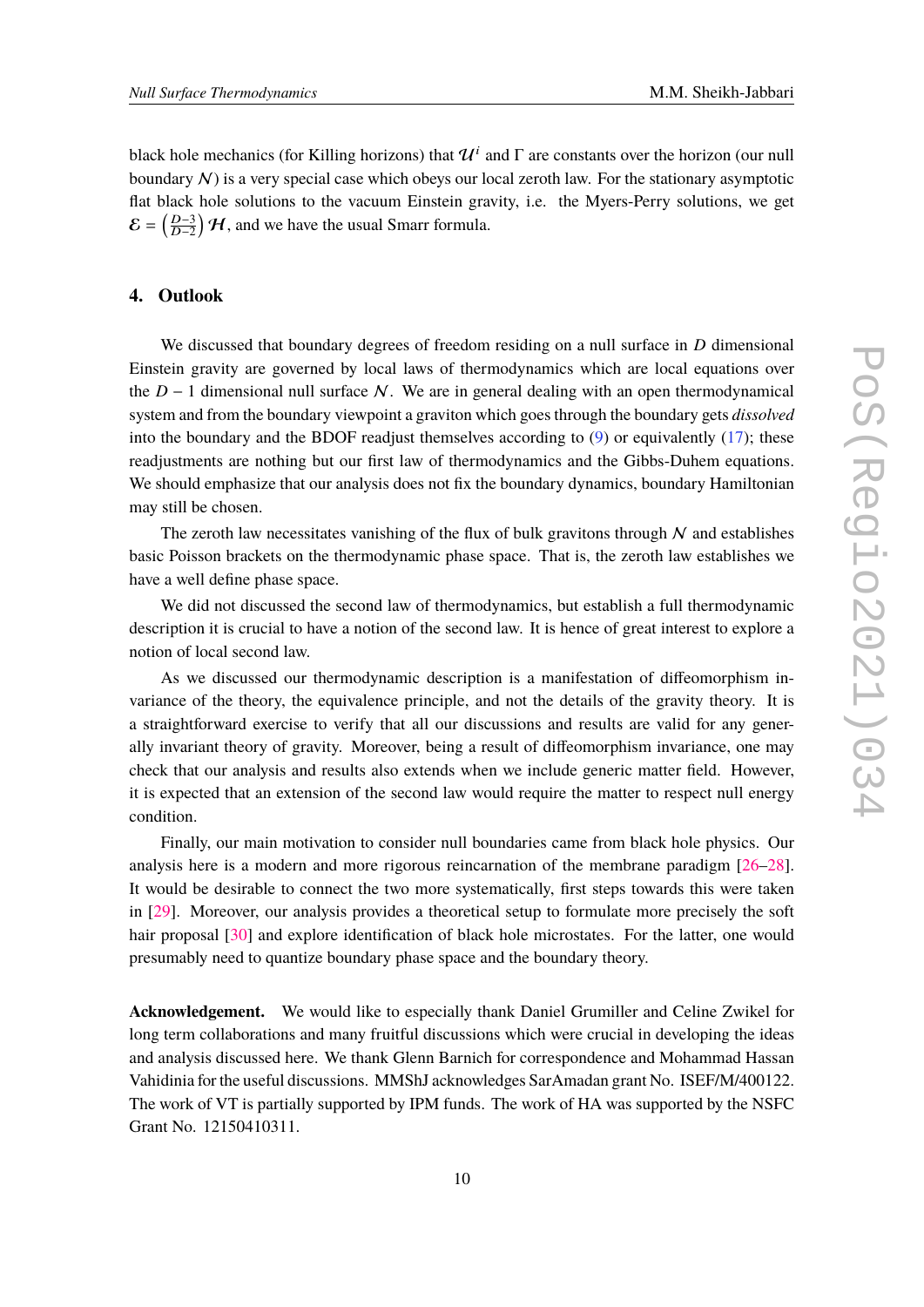#### **References**

- <span id="page-10-0"></span>[1] H. Adami, D. Grumiller, M. M. Sheikh-Jabbari, V. Taghiloo, H. Yavartanoo, and C. Zwikel, "Null boundary phase space: slicings, news & memory," *JHEP* **11** (2021) 155, [2110.04218](http://www.arXiv.org/abs/2110.04218).
- <span id="page-10-1"></span>[2] H. Adami, M. M. Sheikh-Jabbari, V. Taghiloo and H. Yavartanoo, "Null surface thermodynamics," Phys. Rev. D **105**, no.6, 066004 (2022) [2110.04224](http://www.arXiv.org/abs/2110.04224).
- <span id="page-10-2"></span>[3] M. M. Sheikh-Jabbari, "Residual diffeomorphisms and symplectic soft hairs: The need to refine strict statement of equivalence principle," *Int. J. Mod. Phys.* **D25** (2016), no. 12, 1644019, [1603.07862](http://www.arXiv.org/abs/1603.07862).
- <span id="page-10-3"></span>[4] H. Adami, D. Grumiller, S. Sadeghian, M. Sheikh-Jabbari, and C. Zwikel, "T-Witts from the horizon," *JHEP* **04** (2020) 128, [2002.08346](http://www.arXiv.org/abs/2002.08346).
- [5] D. Grumiller, M. M. Sheikh-Jabbari, and C. Zwikel, "Horizons 2020," *Int. J. Mod. Phys. D* **29** (2020), no. 14, 2043006, [2005.06936](http://www.arXiv.org/abs/2005.06936).
- [6] H. Adami, M. M. Sheikh-Jabbari, V. Taghiloo, H. Yavartanoo, and C. Zwikel, "Symmetries at null boundaries: two and three dimensional gravity cases," *JHEP* **10** (2020) 107, [2007.12759](http://www.arXiv.org/abs/2007.12759).
- <span id="page-10-4"></span>[7] H. Adami, M. M. Sheikh-Jabbari, V. Taghiloo, H. Yavartanoo, and C. Zwikel, "Chiral Massive News: Null Boundary Symmetries in Topologically Massive Gravity," *JHEP* **05** (2021) 261, [2104.03992](http://www.arXiv.org/abs/2104.03992).
- <span id="page-10-5"></span>[8] D. Grumiller, A. Pérez, M. Sheikh-Jabbari, R. Troncoso, and C. Zwikel, "Spacetime structure near generic horizons and soft hair," *Phys. Rev. Lett.* **124** (2020), no. 4, 041601, [1908.09833](http://www.arXiv.org/abs/1908.09833).
- [9] L. Donnay, G. Giribet, H. A. González, and M. Pino, "Supertranslations and Superrotations at the Black Hole Horizon," *Phys. Rev. Lett.* **116** (2016), no. 9, 091101, [1511.08687](http://www.arXiv.org/abs/1511.08687).
- [10] L. Donnay, G. Giribet, H. A. González, and M. Pino, "Extended Symmetries at the Black Hole Horizon," *JHEP* **09** (2016) 100, [1607.05703](http://www.arXiv.org/abs/1607.05703).
- [11] H. Afshar, S. Detournay, D. Grumiller, W. Merbis, A. Perez, D. Tempo, and R. Troncoso, "Soft Heisenberg hair on black holes in three dimensions," *Phys. Rev.* **D93** (2016), no. 10, 101503, [1603.04824](http://www.arXiv.org/abs/1603.04824).
- [12] H. Afshar, D. Grumiller, and M. M. Sheikh-Jabbari, "Near horizon soft hair as microstates of three dimensional black holes," *Phys. Rev.* **D96** (2017), no. 8, 084032, [1607.00009](http://www.arXiv.org/abs/1607.00009).
- [13] H. Afshar, D. Grumiller, W. Merbis, A. Perez, D. Tempo, and R. Troncoso, "Soft hairy horizons in three spacetime dimensions," *Phys. Rev.* **D95** (2017), no. 10, 106005, [1611.09783](http://www.arXiv.org/abs/1611.09783).
- [14] F. Hopfmüller and L. Freidel, "Gravity Degrees of Freedom on a Null Surface," *Phys. Rev. D* **95** (2017), no. 10, 104006, [1611.03096](http://www.arXiv.org/abs/1611.03096).
- [15] F. Hopfmüller and L. Freidel, "Null Conservation Laws for Gravity," *Phys. Rev. D* **97** (2018), no. 12, 124029, [1802.06135](http://www.arXiv.org/abs/1802.06135).